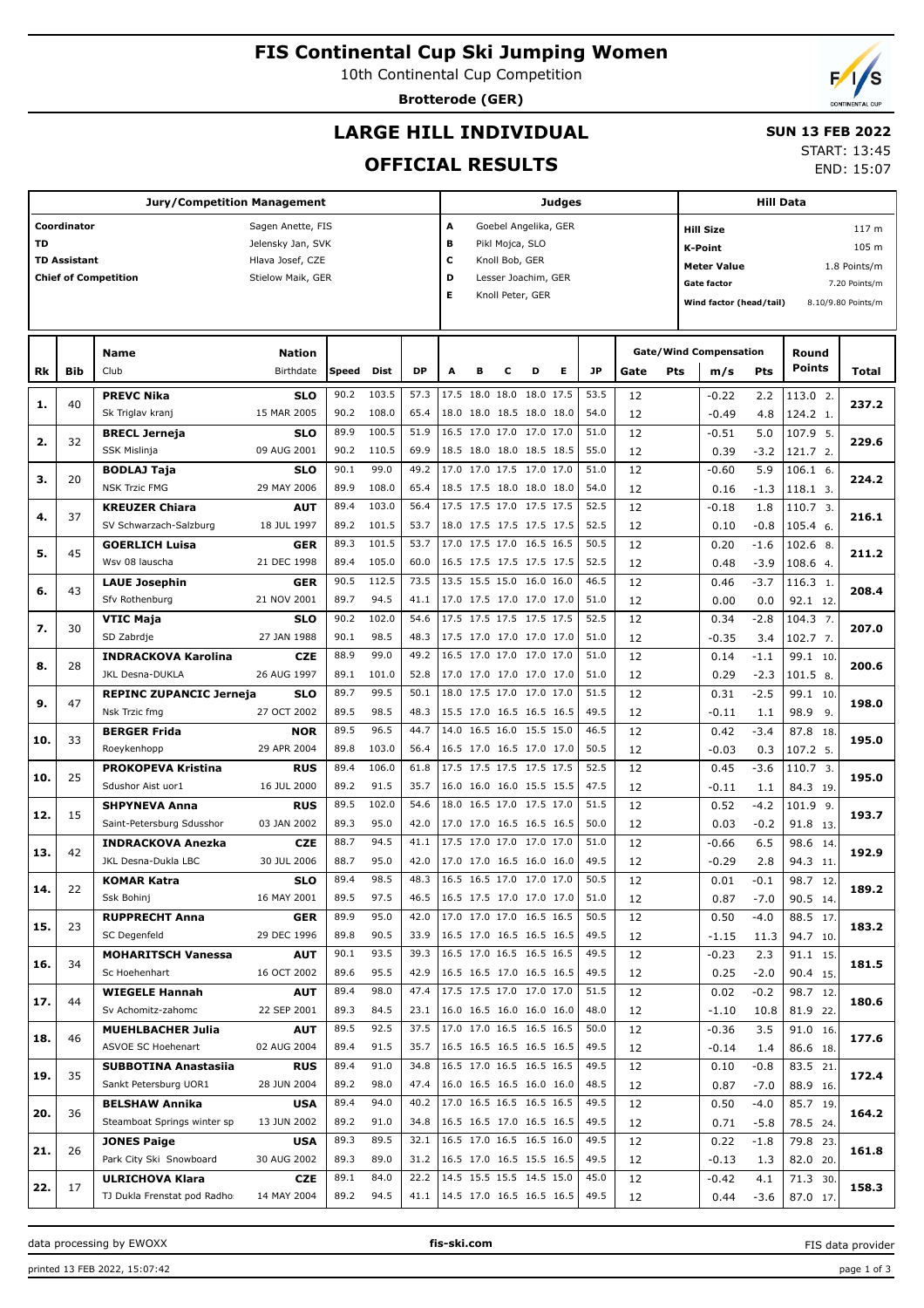# **FIS Continental Cup Ski Jumping Women**

10th Continental Cup Competition

**Brotterode (GER)**



END: 15:07

## **LARGE HILL INDIVIDUAL**

#### **SUN 13 FEB 2022** START: 13:45

### **OFFICIAL RESULTS**

|     |     | <b>Name</b>                 | <b>Nation</b> |       |             |           |   |   |   |                          |   |           | <b>Gate/Wind Compensation</b> |            |         | Round  |               |       |
|-----|-----|-----------------------------|---------------|-------|-------------|-----------|---|---|---|--------------------------|---|-----------|-------------------------------|------------|---------|--------|---------------|-------|
| Rk  | Bib | Club                        | Birthdate     | Speed | <b>Dist</b> | <b>DP</b> | A | в | C | D                        | Е | <b>JP</b> | Gate                          | <b>Pts</b> | m/s     | Pts    | <b>Points</b> | Total |
| 23. | 38  | <b>GOEBEL Michelle</b>      | <b>GER</b>    | 88.7  | 83.0        | 20.4      |   |   |   | 14.5 16.0 15.5 14.5 15.0 |   | 45.0      | 12                            |            | $-1.02$ | 10.0   | 75.4 25.      | 157.2 |
|     |     | Sc Willingen                | 18 FEB 2004   | 88.7  | 93.5        | 39.3      |   |   |   | 16.5 16.5 16.5 16.5 16.5 |   | 49.5      | 12                            |            | 0.86    | $-7.0$ | 81.8 23.      |       |
| 24. | 13  | <b>BOEHME Lia</b>           | <b>GER</b>    | 89.8  | 85.5        | 24.9      |   |   |   | 15.0 15.5 16.0 16.0 15.0 |   | 46.5      | 12                            |            | $-0.22$ | 2.2    | 73.6<br>26.   | 155.6 |
|     |     | VSC Klingenthal             | 16 JUL 2005   | 89.5  | 89.5        | 32.1      |   |   |   | 16.0 17.0 16.5 16.5 16.0 |   | 49.0      | 12                            |            | $-0.09$ | 0.9    | 82.0<br>20.   |       |
| 25. | 18  | <b>MIDTSUNDSTAD Nora</b>    | <b>NOR</b>    | 89.1  | 89.0        | 31.2      |   |   |   | 16.0 16.0 16.0 17.0 16.5 |   | 48.5      | 12                            |            | $-0.32$ | 3.1    | 82.8<br>22.   | 155.4 |
|     |     | Vaaler If                   | 10 JUL 2003   | 89.1  | 83.5        | 21.3      |   |   |   | 16.0 16.0 16.0 16.0 16.0 |   | 48.0      | 12                            |            | $-0.34$ | 3.3    | 72.6 27.      |       |
| 26. | 41  | <b>KOTHBAUER Sophie</b>     | <b>AUT</b>    | 89.8  | 86.0        | 25.8      |   |   |   | 15.0 17.0 16.5 16.0 16.5 |   | 49.0      | 12                            |            | $-0.92$ | 9.0    | 83.8<br>20.   | 154.5 |
|     |     | UVB Hinzenbach              | 18 OCT 2003   | 89.5  | 78.0        | 11.4      |   |   |   | 14.0 15.0 15.5 15.0 15.0 |   | 45.0      | 12                            |            | $-1.46$ | 14.3   | 70.7<br>28.   |       |
| 27. | 10  | <b>NORSTEDT Astrid</b>      | <b>SWE</b>    | 89.1  | 92.5        | 37.5      |   |   |   | 15.5 15.5 15.5 16.0 15.5 |   | 46.5      | 12                            |            | 0.78    | $-6.3$ | 77.7<br>24.   | 153.1 |
|     |     | Solleftea GIF BHK           | 19 JUN 2001   | 89.0  | 91.0        | 34.8      |   |   |   | 16.0 16.5 15.5 15.0 16.0 |   | 47.5      | 12                            |            | 0.85    | $-6.9$ | 75.4 25.      |       |
| 28. | 6   | <b>SANKEY Logan</b>         | <b>USA</b>    | 89.9  | 85.0        | 24.0      |   |   |   | 16.0 16.0 16.0 16.5 16.0 |   | 48.0      | 12                            |            | $-0.16$ | 1.6    | 73.6<br>26.   | 146.8 |
|     |     | Steamboat Springs Winter Sp | 28 MAY 1998   | 89.3  | 82.0        | 18.6      |   |   |   | 16.0 16.0 16.0 15.5 15.0 |   | 47.5      | 12                            |            | $-0.72$ | 7.1    | 73.2 26.      |       |
| 29. | 31  | <b>SKATVEDT Karoline</b>    | <b>NOR</b>    | 89.8  | 86.5        | 26.7      |   |   |   | 10.0 16.5 13.0 15.5 13.0 |   | 41.5      | 12                            |            | $-0.34$ | 3.3    | 71.5<br>29    | 139.5 |
|     |     | Troegstad Skiklubb          | 02 APR 2000   | 89.4  | 81.0        | 16.8      |   |   |   | 14.0 16.5 15.5 14.5 14.5 |   | 44.5      | 12                            |            | $-0.68$ | 6.7    | 68.0 29.      |       |
| 30. | 29  | <b>MATTILA Sofia</b>        | <b>FIN</b>    | 89.3  | 82.0        | 18.6      |   |   |   | 15.0 15.5 16.0 16.0 16.0 |   | 47.5      | 12                            |            | $-0.56$ | 5.5    | 71.6<br>28.   | 126.8 |
|     |     | Jokilaakson Makiseura       | 24 MAY 2006   | 88.5  | 78.0        | 11.4      |   |   |   | 15.5 16.0 15.5 15.5 15.5 |   | 46.5      | 12                            |            | 0.33    | $-2.7$ | 55.2 30.      |       |

|     |                | Not qualified for final round                         |                           |      |      |         |                          |  |      |    |         |        |      |
|-----|----------------|-------------------------------------------------------|---------------------------|------|------|---------|--------------------------|--|------|----|---------|--------|------|
| 31. | 3              | <b>FEICHT Christina</b><br>WSV Kiefersfelden          | <b>GER</b><br>29 MAR 2006 | 90.0 | 83.5 | 21.3    | 15.0 15.5 15.5 15.0 15.0 |  | 45.5 | 12 | 0.09    | $-0.7$ | 66.1 |
| 32. | 27             | <b>TRAASERUD Heidi Dyhre</b><br>Heddal II             | <b>NOR</b><br>10 JUL 2003 | 89.5 | 81.5 | 17.7    | 15.0 16.0 16.0 16.0 16.5 |  | 48.0 | 12 | 0.00    | 0.0    | 65.7 |
| 33. | 39             | <b>KUEBLER Pia Lilian</b><br>Sv Zschopau              | <b>GER</b><br>08 OCT 2002 | 89.0 | 78.0 | 11.4    | 16.0 16.0 16.0 15.5 16.0 |  | 48.0 | 12 | $-0.53$ | 5.2    | 64.6 |
| 34. | 8              | <b>KARPIEL Kamila</b><br>AZS Zakopane                 | <b>POL</b><br>25 NOV 2001 | 89.6 | 78.5 | 12.3    | 14.0 15.0 15.0 15.5 14.5 |  | 44.5 | 12 | $-0.75$ | 7.4    | 64.2 |
| 35. | 5              | <b>PISKUNOVA Ksenija</b>                              | <b>RUS</b><br>25 AUG 2004 | 89.8 | 80.5 | 15.9    | 13.5 15.5 15.0 15.0 15.0 |  | 45.0 | 12 | $-0.16$ | 1.6    | 62.5 |
| 36. | 21             | <b>BELTOWSKA Pola</b><br>Azs Zakopane                 | <b>POL</b><br>12 NOV 2006 | 89.1 | 77.5 | 10.5    | 14.5 16.0 15.5 15.5 15.5 |  | 46.5 | 12 | $-0.40$ | 3.9    | 60.9 |
| 37. | 14             | <b>MACUGA Samantha</b><br>Park City Ski and Snowboard | <b>USA</b><br>17 FEB 2001 | 88.7 | 78.0 | 11.4    | 15.0 15.5 16.0 16.0 15.5 |  | 47.0 | 12 | $-0.21$ | 2.1    | 60.5 |
| 38. | 24             | <b>SZWAB Joanna</b><br>AZS AWF Katowice               | <b>POL</b><br>17 FEB 1997 | 89.4 | 77.0 | 9.6     | 15.0 16.0 15.5 15.5 15.5 |  | 46.5 | 12 | $-0.12$ | 1.2    | 57.3 |
| 39. | $\overline{4}$ | <b>SLOWIK Natalia</b><br>AZS Zakopane                 | <b>POL</b><br>12 JUL 2005 | 89.2 | 76.0 | 7.8     | 15.0 15.5 15.5 16.0 14.0 |  | 46.0 | 12 | $-0.34$ | 3.3    | 57.1 |
| 40. | 9              | <b>TWARDOSZ Anna</b><br><b>AZS AWF Katowice</b>       | <b>POL</b><br>12 APR 2001 | 89.4 | 82.0 | 18.6    | 13.5 14.5 16.0 16.5 14.5 |  | 45.0 | 12 | 0.85    | $-6.9$ | 56.7 |
| 41. | $\overline{2}$ | <b>SCHARFENBERG Anna-Fav</b><br>SC Motor Zella-Mehlis | <b>GER</b><br>14 APR 2006 | 88.9 | 75.5 | 6.9     | 13.0 14.5 15.0 15.5 14.0 |  | 43.5 | 12 | $-0.23$ | 2.3    | 52.7 |
| 42. | $\mathbf{1}$   | <b>TYRALLA Maike</b><br>SK Meinerzhagen               | <b>GER</b><br>14 DEC 2002 | 88.3 | 75.0 | 6.0     | 15.0 15.0 15.0 15.5 15.5 |  | 45.5 | 12 | 0.11    | $-0.9$ | 50.6 |
| 43. | $\overline{7}$ | <b>PYLYPCHUK Tetiana</b><br>COP of Winter Sports      | <b>UKR</b><br>10 FEB 2004 | 89.9 | 76.0 | 7.8     | 13.5 15.0 15.5 15.0 14.5 |  | 44.5 | 12 | 0.31    | $-2.5$ | 49.8 |
| 44. | 19             | <b>LUSSI Nina</b><br>New York Ski Ed Foundation       | <b>USA</b><br>29 MAR 1994 | 90.0 | 73.0 | 2.4     | 15.0 14.5 14.5 14.0 14.0 |  | 43.0 | 12 | $-0.37$ | 3.6    | 49.0 |
| 45. | 16             | <b>TAJNER Sara</b><br>Ssr Lzs sokol szczyrk           | <b>POL</b><br>17 AUG 2006 | 89.5 | 74.5 | 5.1     | 15.0 15.0 14.5 14.5 14.0 |  | 44.0 | 12 | 0.23    | $-1.9$ | 47.2 |
| 46. | 12             | <b>LIANE Marie</b><br>Kongsberg IF                    | <b>NOR</b><br>07 OCT 2005 | 90.8 | 67.0 | $-8.4$  | 14.0 14.5 14.5 15.5 14.0 |  | 43.0 | 12 | 0.18    | $-1.5$ | 33.1 |
| 47. | 11             | <b>LARSON Cara</b><br>Norge Ski Club                  | <b>USA</b><br>05 NOV 2000 | 88.9 | 64.5 | $-12.9$ | 14.5 14.5 14.5 14.5 14.5 |  | 43.5 | 12 | 0.27    | $-2.2$ | 28.4 |

data processing by EWOXX **fis-ski.com**

printed 13 FEB 2022, 15:07:42 page 2 of 3

FIS data provider